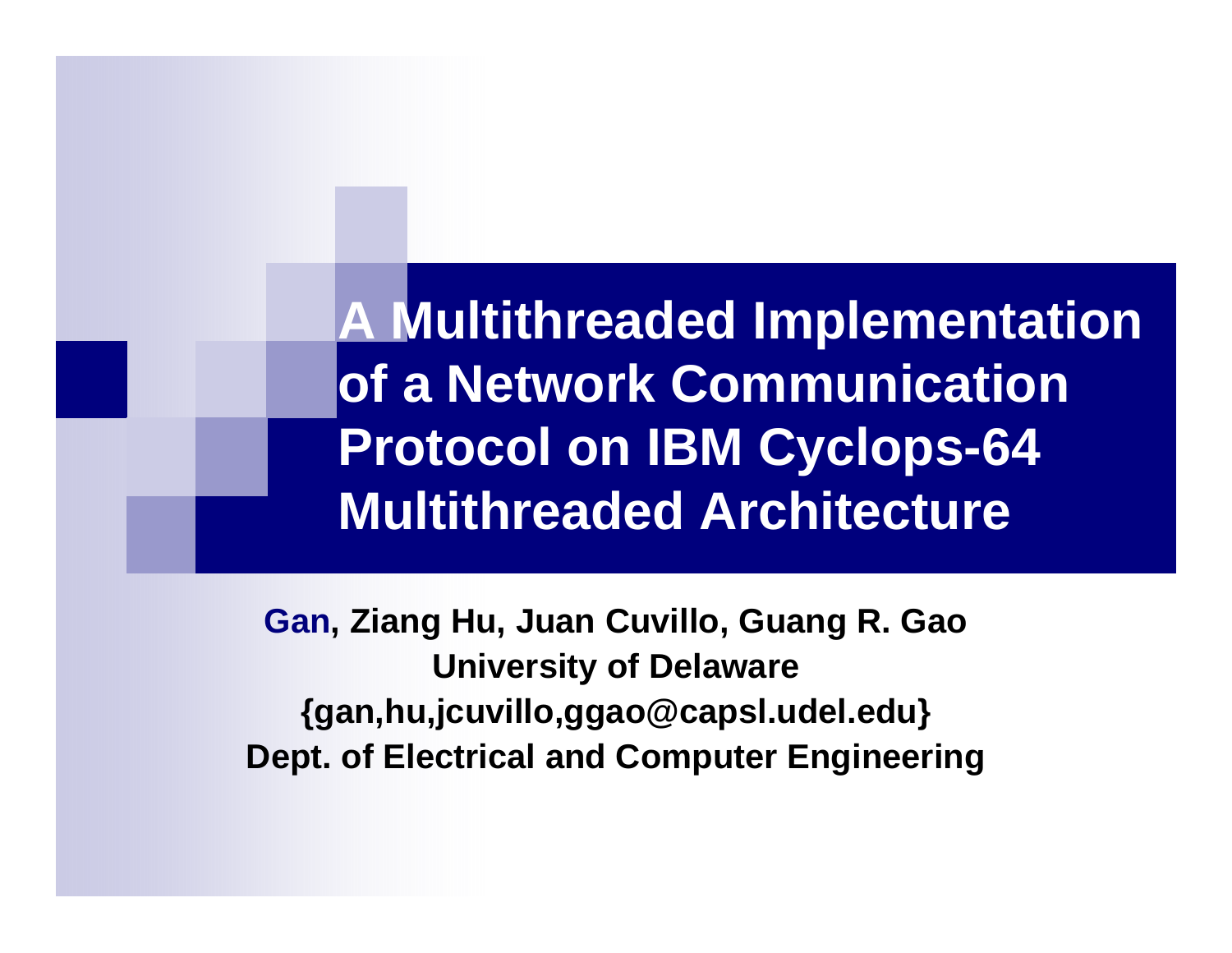## **Outline**

- Introduction to IBM Cyclops-64 multi-core processor;
- **Problem formulation;**
- Cyclops Datagram Protocol (CDP) Design;
- A multithreaded implementation;
- **Performance evaluation;**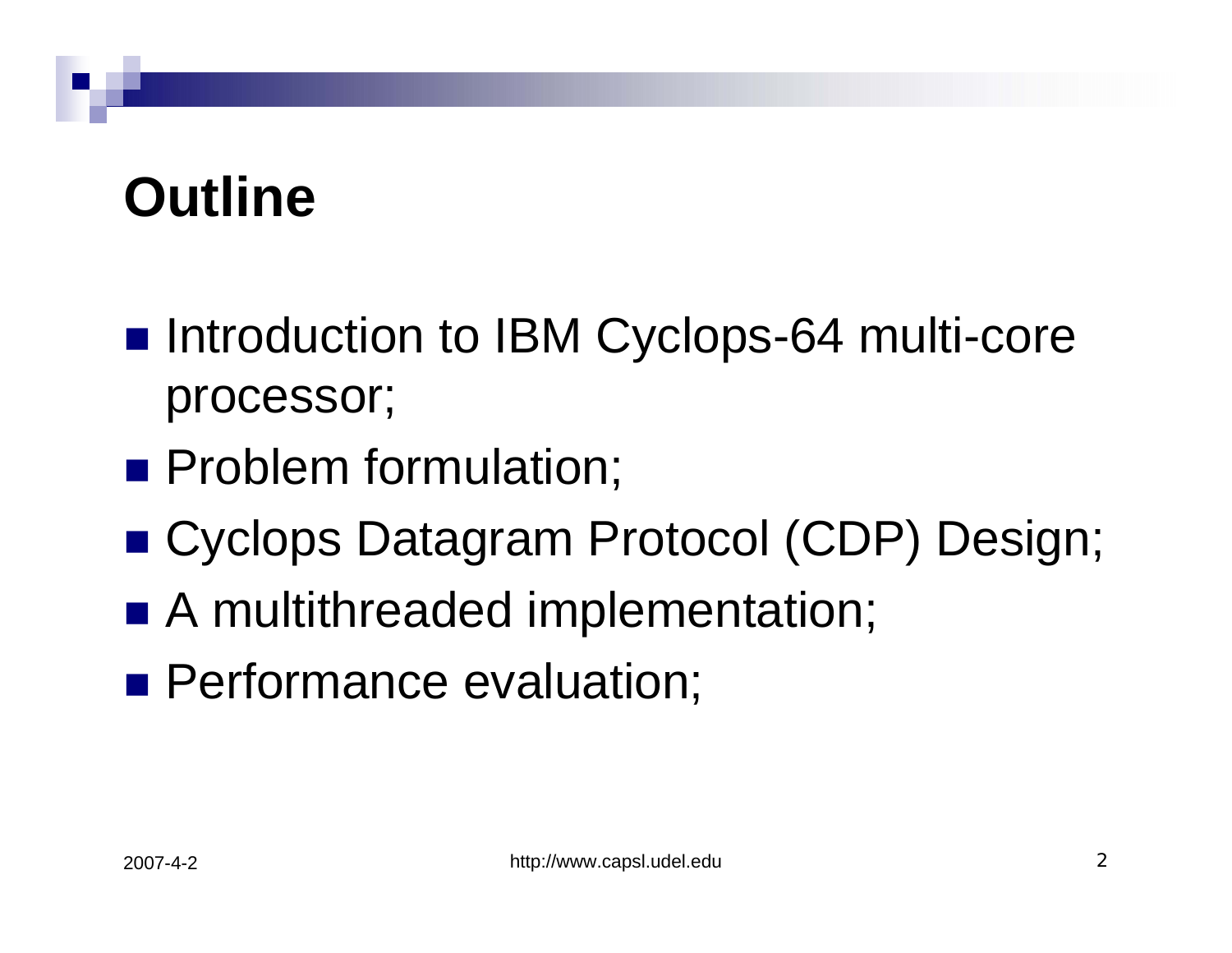#### **Cyclops-64 Multi-core Processor**



- П 80 single issue RISC cores per chip, clocked at 500MHz.
- П 2 thread units + 1 floating point unit per core;
- $\mathcal{L}_{\rm{max}}$  On-chip SRAM (2x32KB) instead of data cache;
- P. 32KB i-cache shared among 5 cores;
- П 96-port on-chip crossbar switch;
- $\sim$ A-switch enable inter-node comm.;
- $\sim$  Software controlled explicit memory hierarchy;
- П Thread is non-preemptive;
- П No memory virtualization;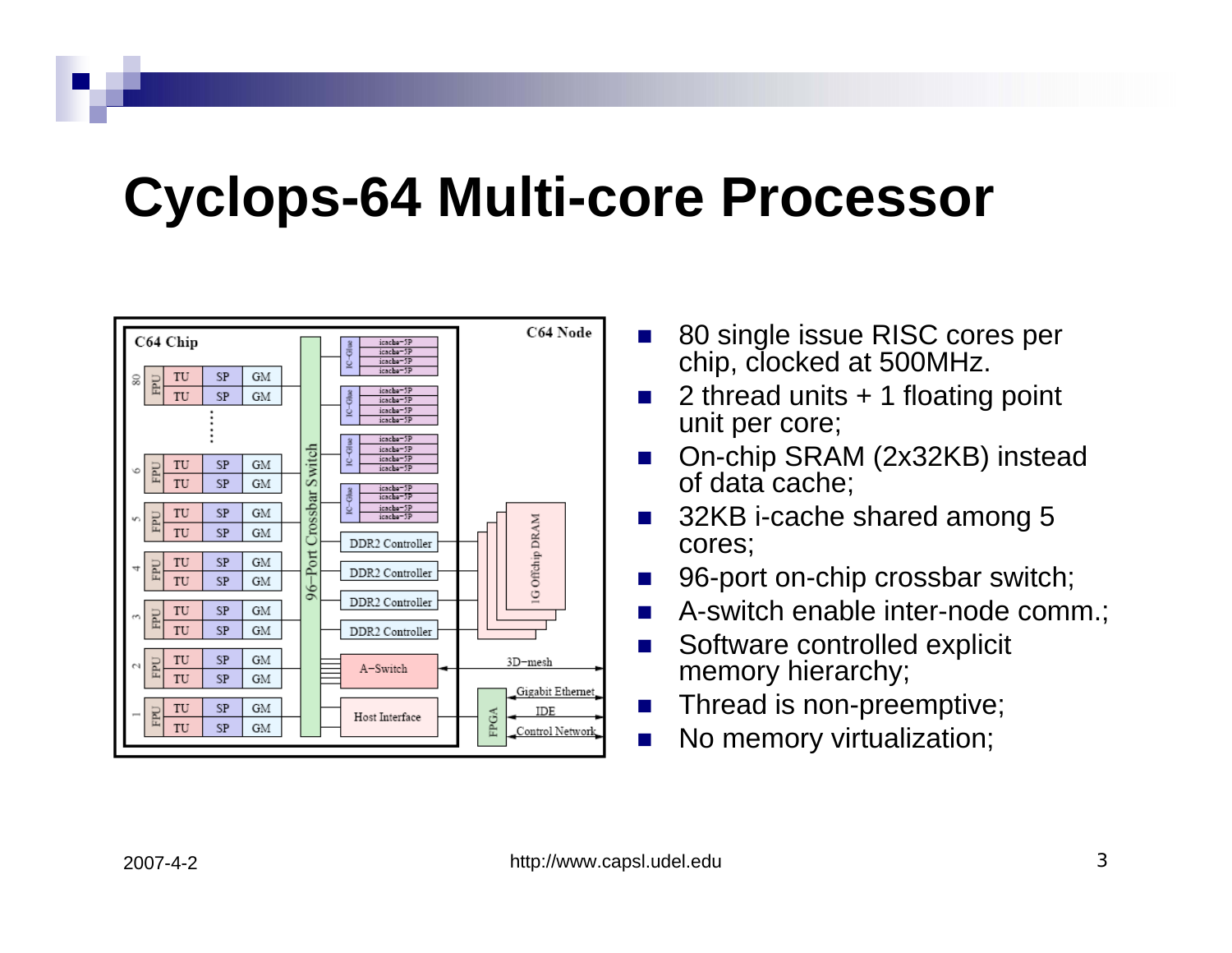#### **Cyclops-64 System Overview**



http://www.capsl.udel.edu 4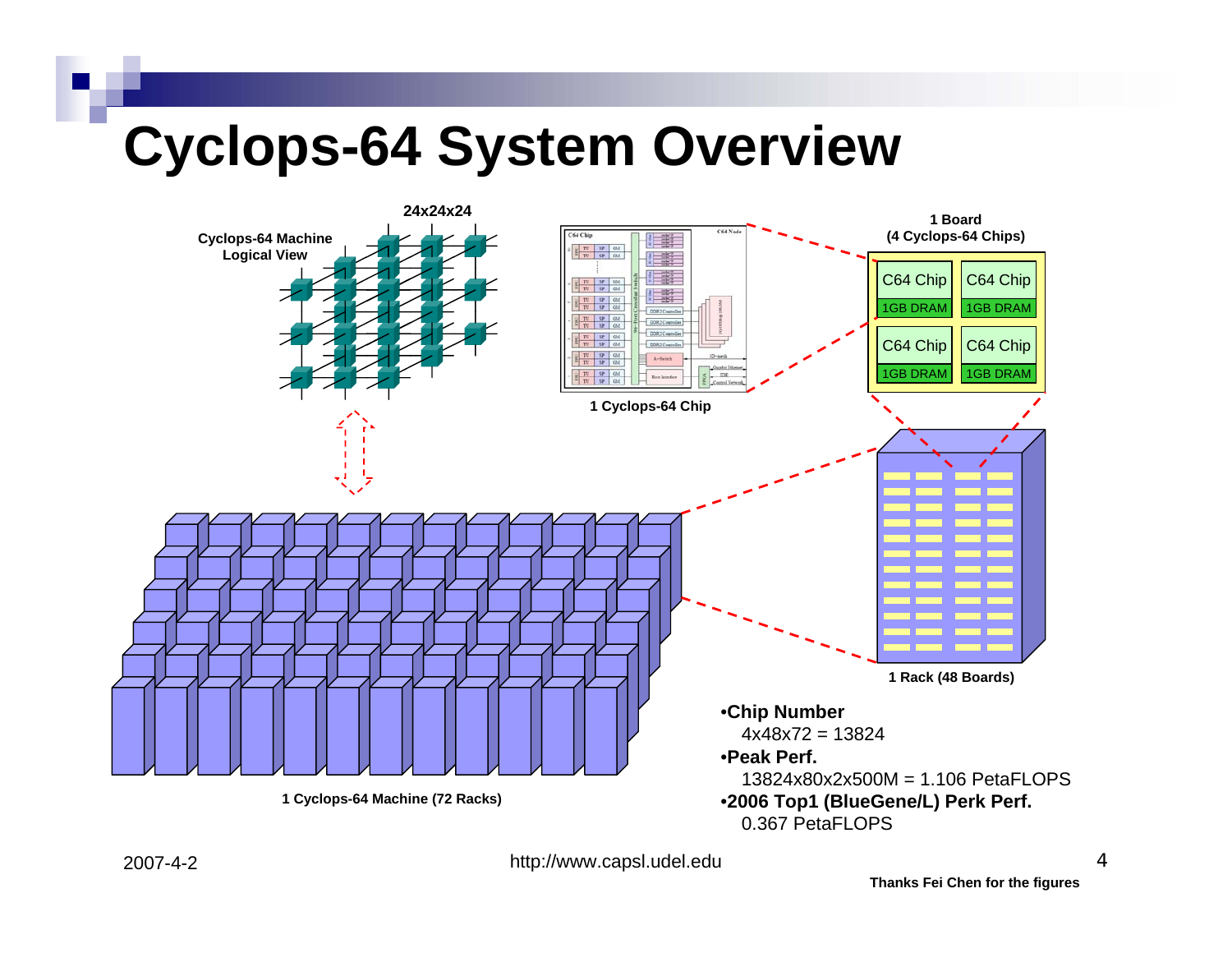## **Network Topology**



- F. 3D-mesh network on backend;
- T. 3D-mesh is error-free;
- L. Gigabit Ethernet on front end;
- $\mathcal{L}^{\mathcal{L}}$  C64 I/O nodes bridge host machine to compute engine;
- T. Host machines are responsible for system admin, job scheduling, file system, software development environment;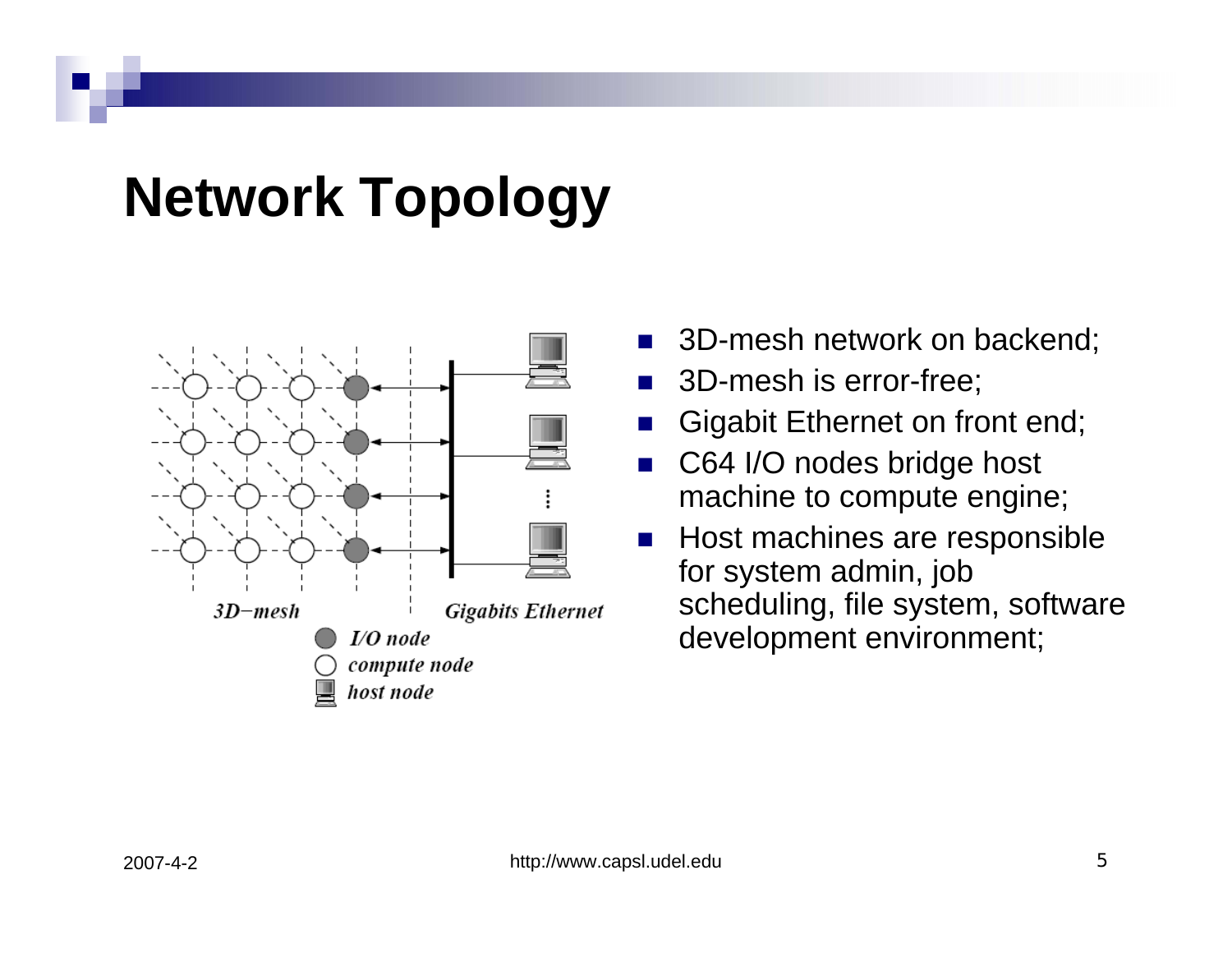#### **Problem Formulation**

- $\blacksquare$  Is it possible to design and implement a network communication protocol in a way such that it can utilize the massive thread-level parallelism effectively and therefore achieve good performance scalability?
- Is the communication protocol developed for C64 processor an efficient one compared with other network protocols?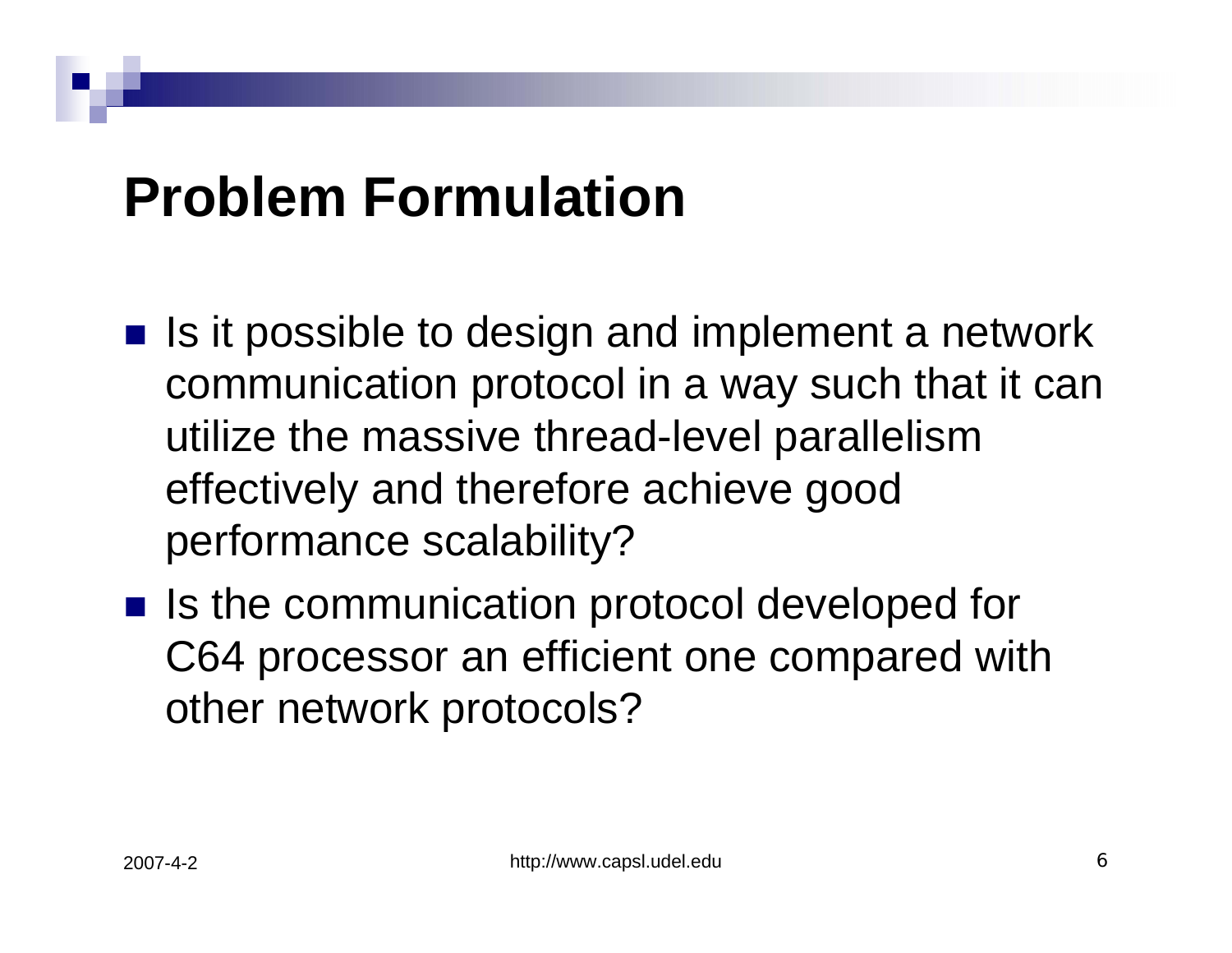#### **Schema of Solution**

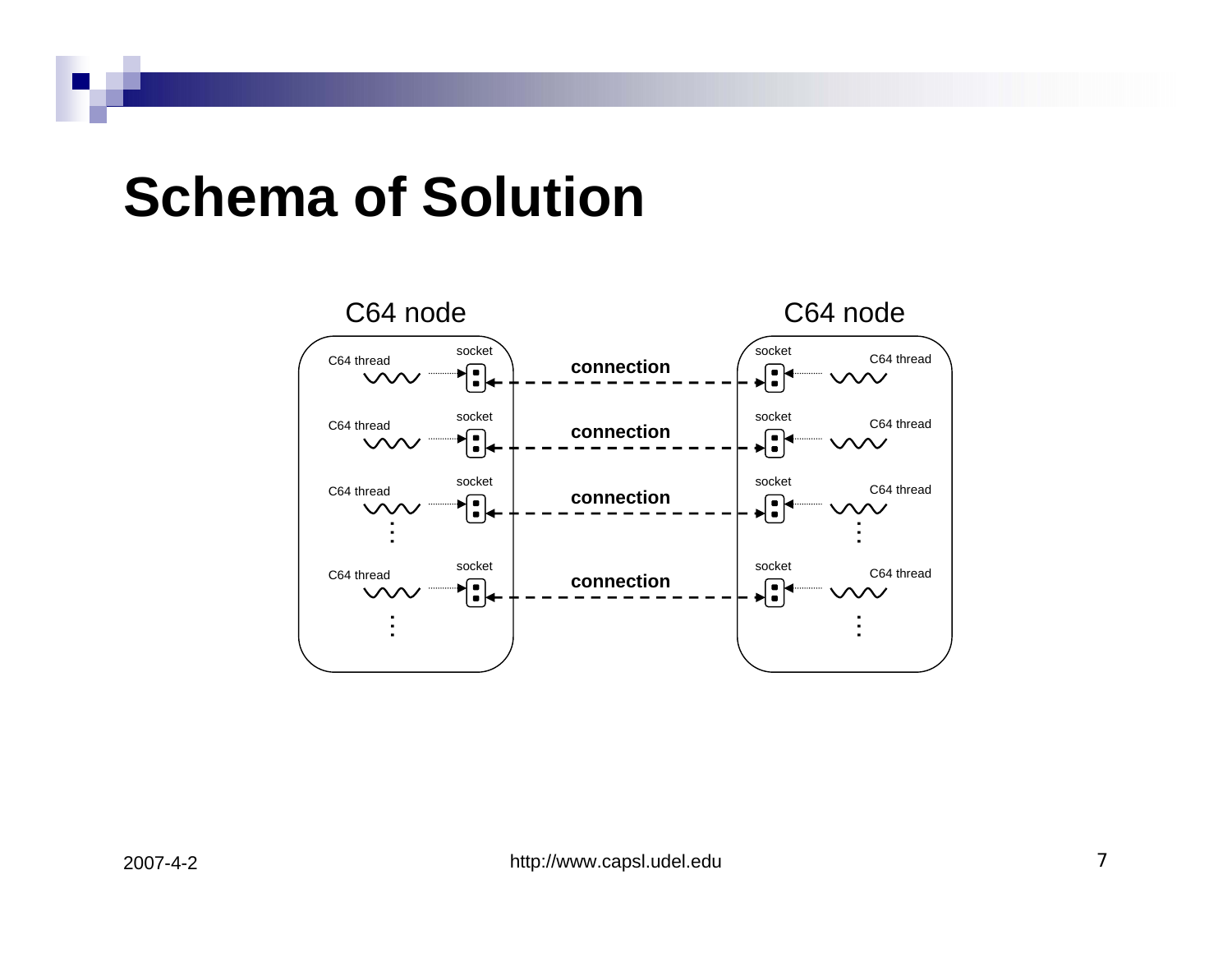## **Protocol Design Goals**

- No lost data gram;
- $\blacksquare$  In order;
- No duplicate;
- **Error free**;
- **Efficient**;
- Scalable;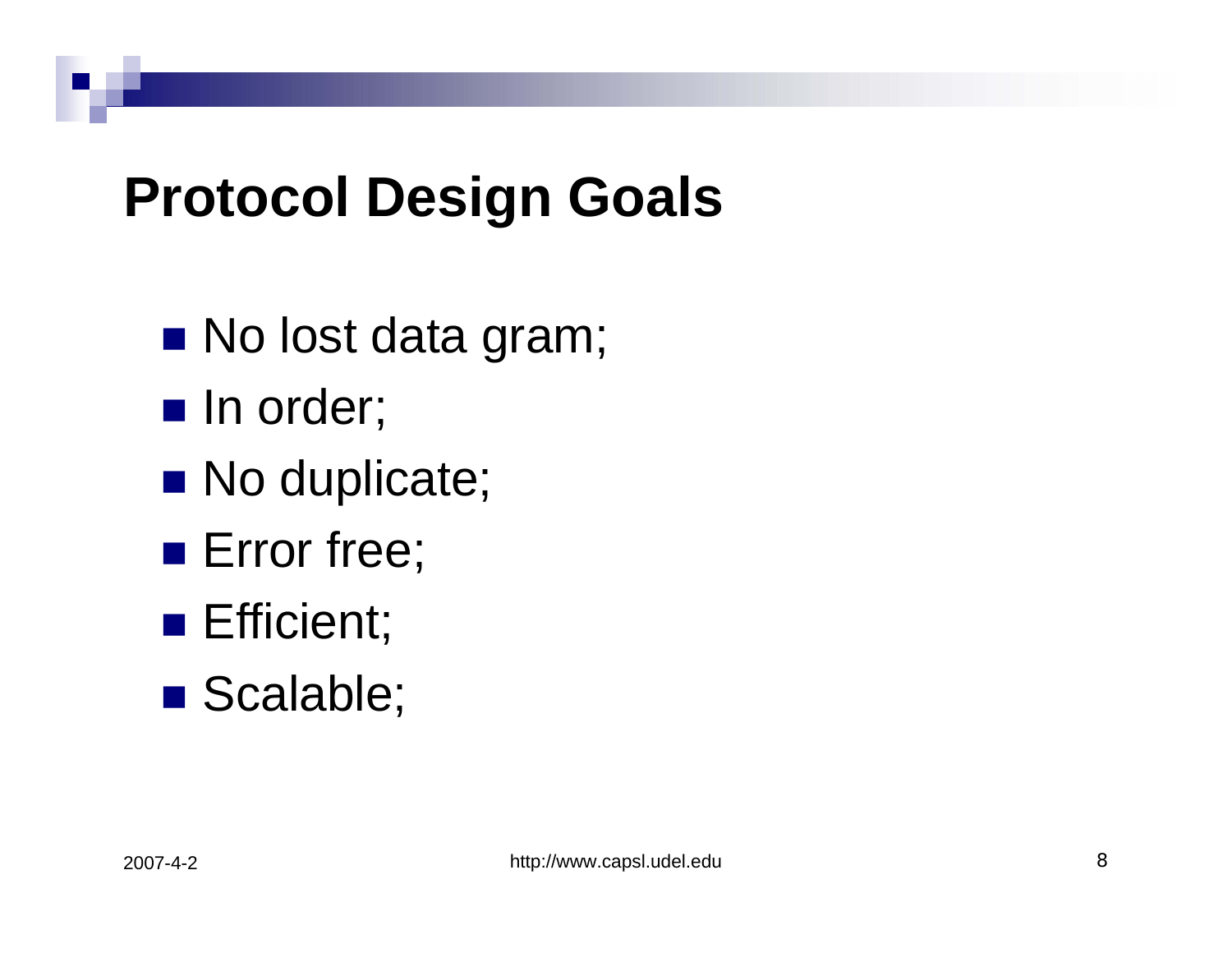## **Cyclops Datagram Protocol (CDP)**

- Datagram-based, connection-oriented;
- Reliable and supports timeout retransmission;
- Sliding-window based flow control mechanism to avoid traffic congestion;
- **Full-duplex transmission services;**
- Standard BSD socket programming interfaces;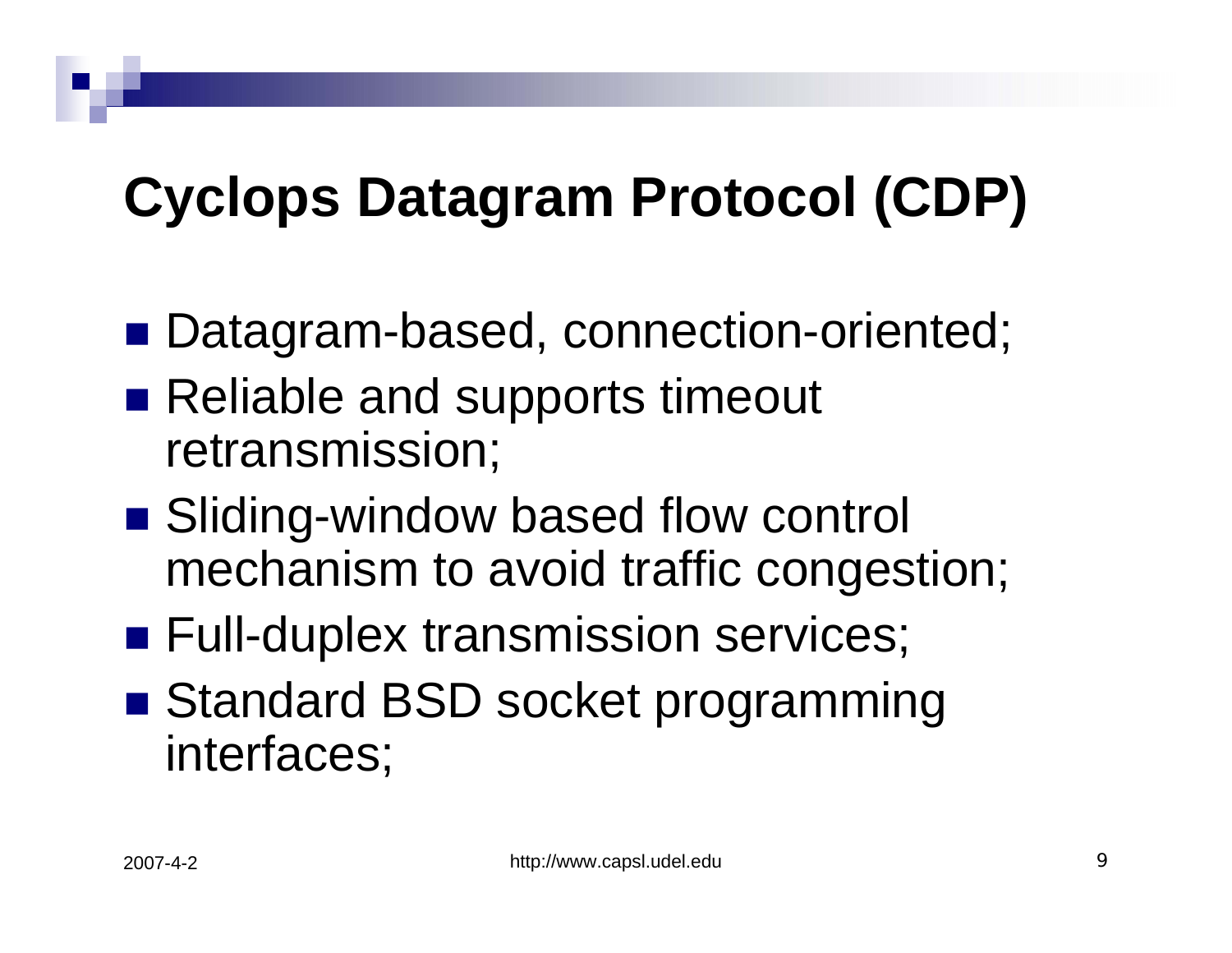## **CDP Protocol Stack**



- Equal to Transport layer + Network Layer;
- **Need a mechanism for addressing;**
- Currently support two different sub-networks;
- Require a simple routing mechanism;
- The underlying sub-networks are robust;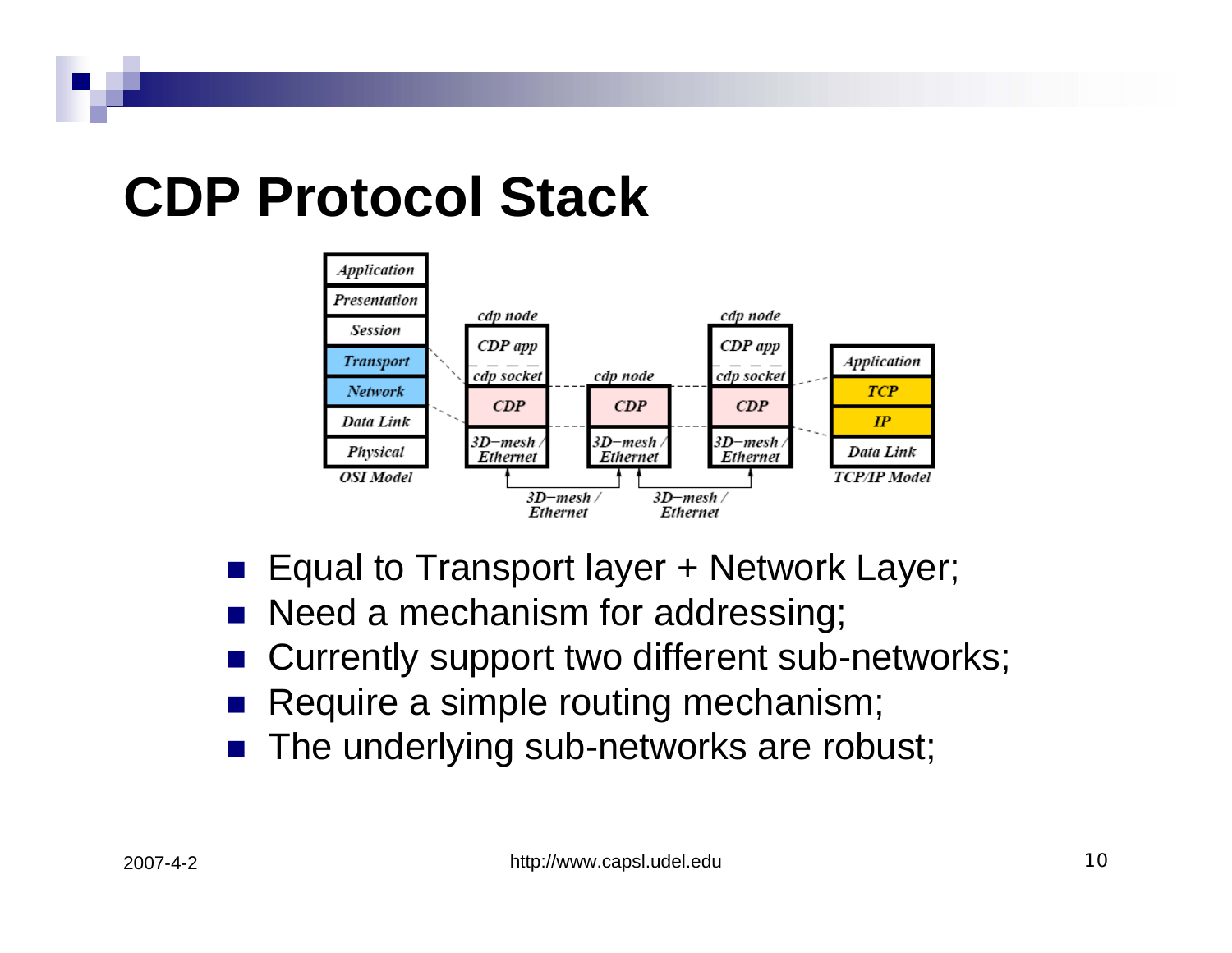#### **CDP Packet Header Format**

| <b>IP Header</b>           |                |                    |  |
|----------------------------|----------------|--------------------|--|
| ver IHL                    | ToS            | Total Length       |  |
| identification             |                | fragment offset    |  |
| TTL                        | protocol       | Header Checksum    |  |
|                            | Source Address |                    |  |
| <b>Destination Address</b> |                |                    |  |
| Options (optional)         |                |                    |  |
|                            |                | <b>TCP Header</b>  |  |
| source port                |                | destination port   |  |
| sequence number            |                |                    |  |
| acknowledgment number      |                |                    |  |
|                            | flags          | window             |  |
| Checksum                   |                | Urgent Pointer     |  |
|                            |                | Options (optional) |  |

| <b>CDP</b> Header     |       |                  |  |
|-----------------------|-------|------------------|--|
| destination node      |       | destination port |  |
| source node           |       | source port      |  |
| sequence number       |       |                  |  |
| acknowledgment number |       |                  |  |
|                       | flags | total length     |  |
|                       |       |                  |  |

- Merging TCP header into IP header;
- Similar addressing mechanism;
- **Similar control bits in** flags fields;
- Sequence number identifies a datagram;
- Don't support Fragment and De-fragment;
- **No Checksum;**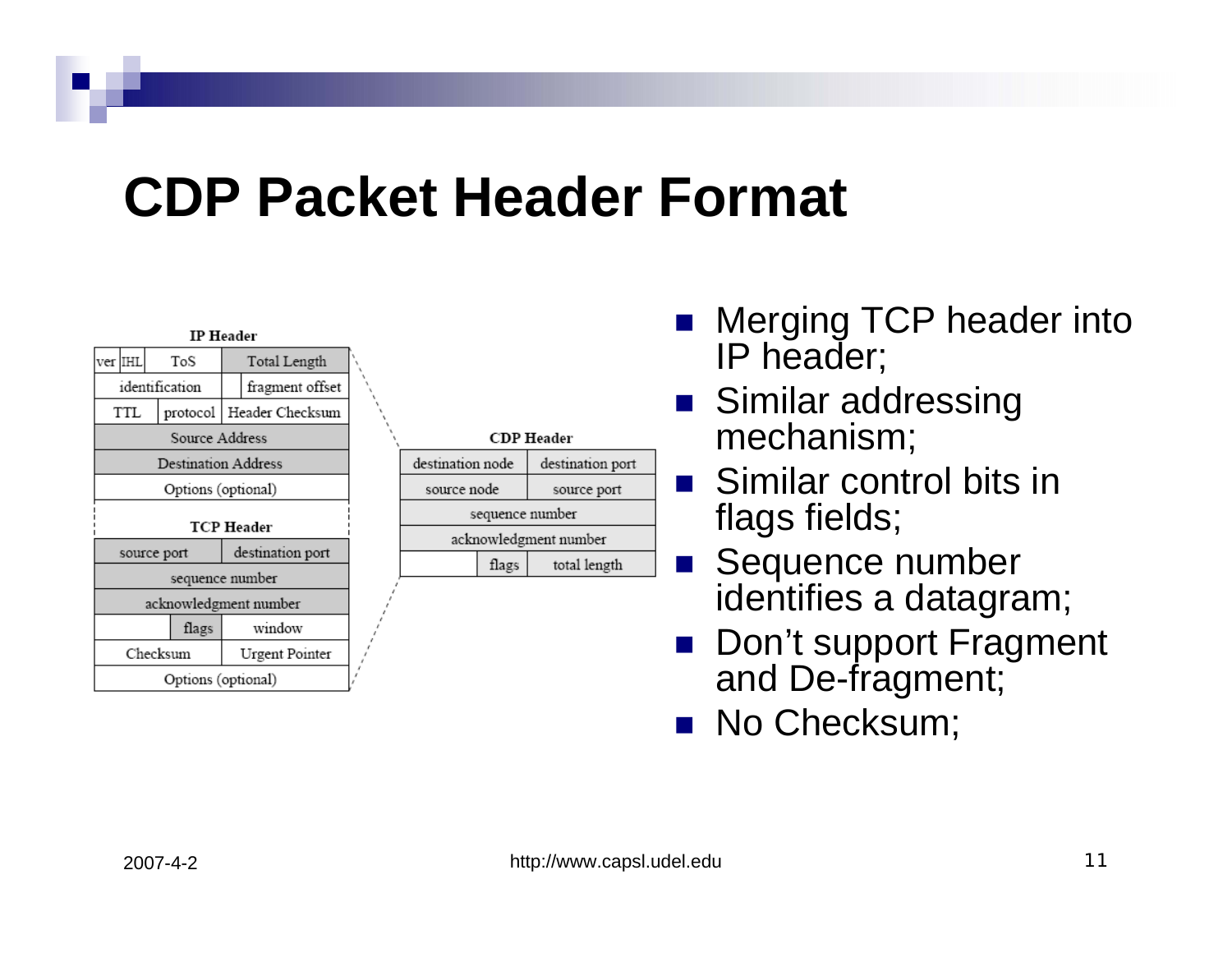## **CDP State Transition Diagram**



state transitions of client

- 3-way handshake connection establishment protocol;
- 2-way handshake connection closing protocol. Do not support "half-close" connection;
- Client-Server model;
- **Ping-pong packet to** differentiate "silent" client and "dead" client;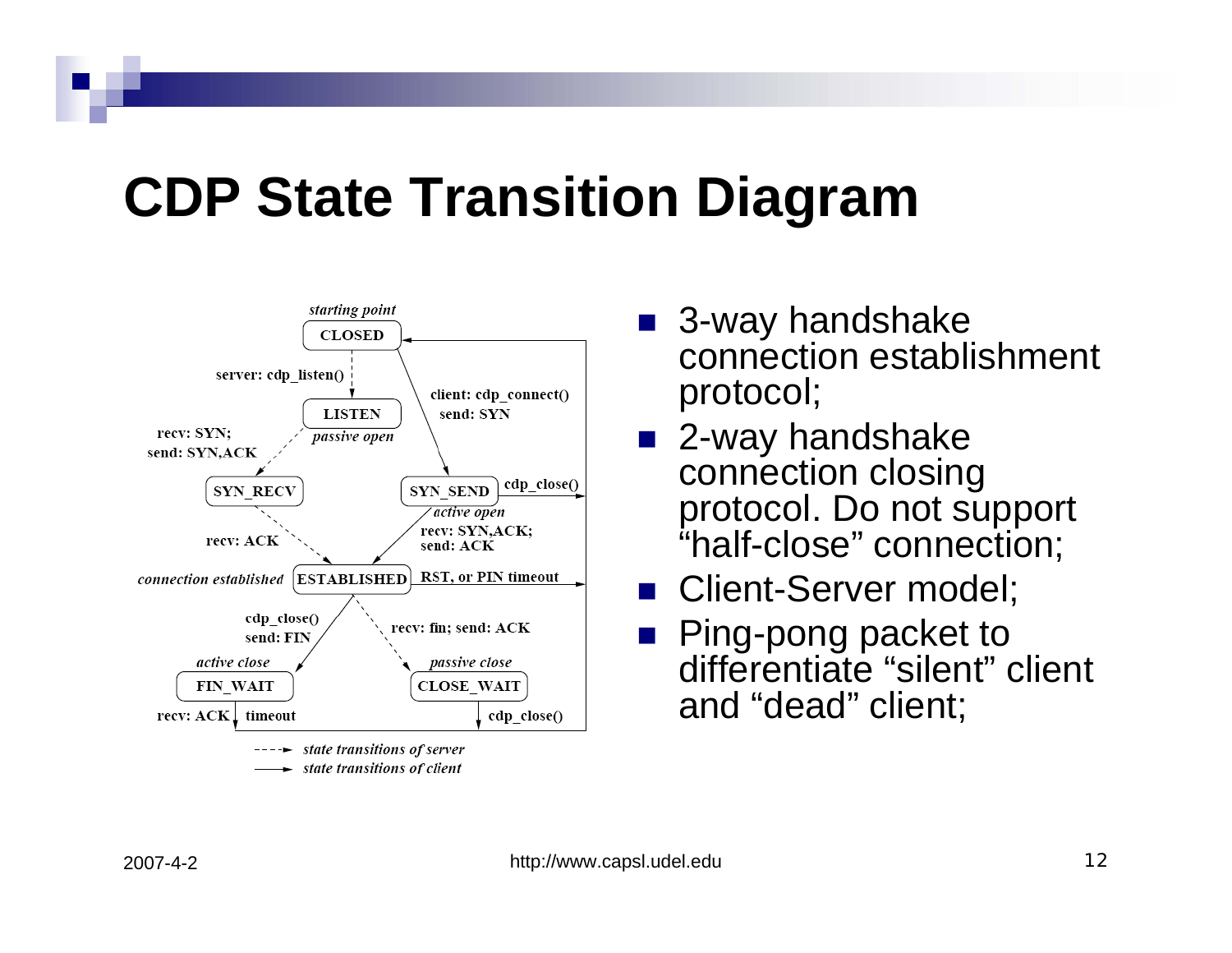#### **Implementation Internal**



- F. CDP socket represents a connection;
- F. CDP user threads implement the semantics of CDP programming interfaces;
- L. CDP receiving threads poll on incoming packet port;
- L. CDP receiving threads can process multiple connections at the same time;
- T. CDP timer thread is responsible for timeout retransmission;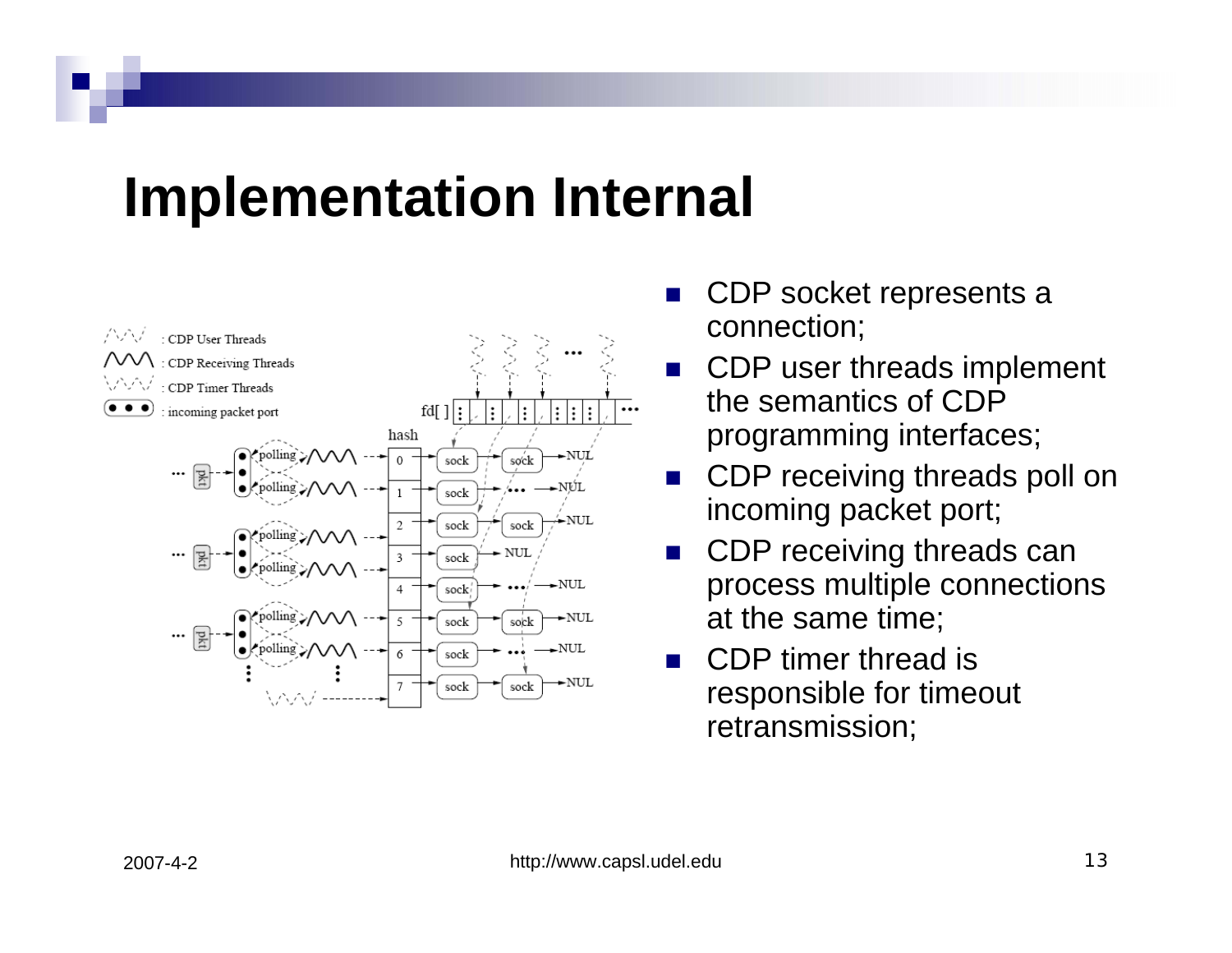## **Coarse-Grain Lock vs Fine-Grain Lock**



(a) Coarse-Grain Lock (b) Fine-Grain Lock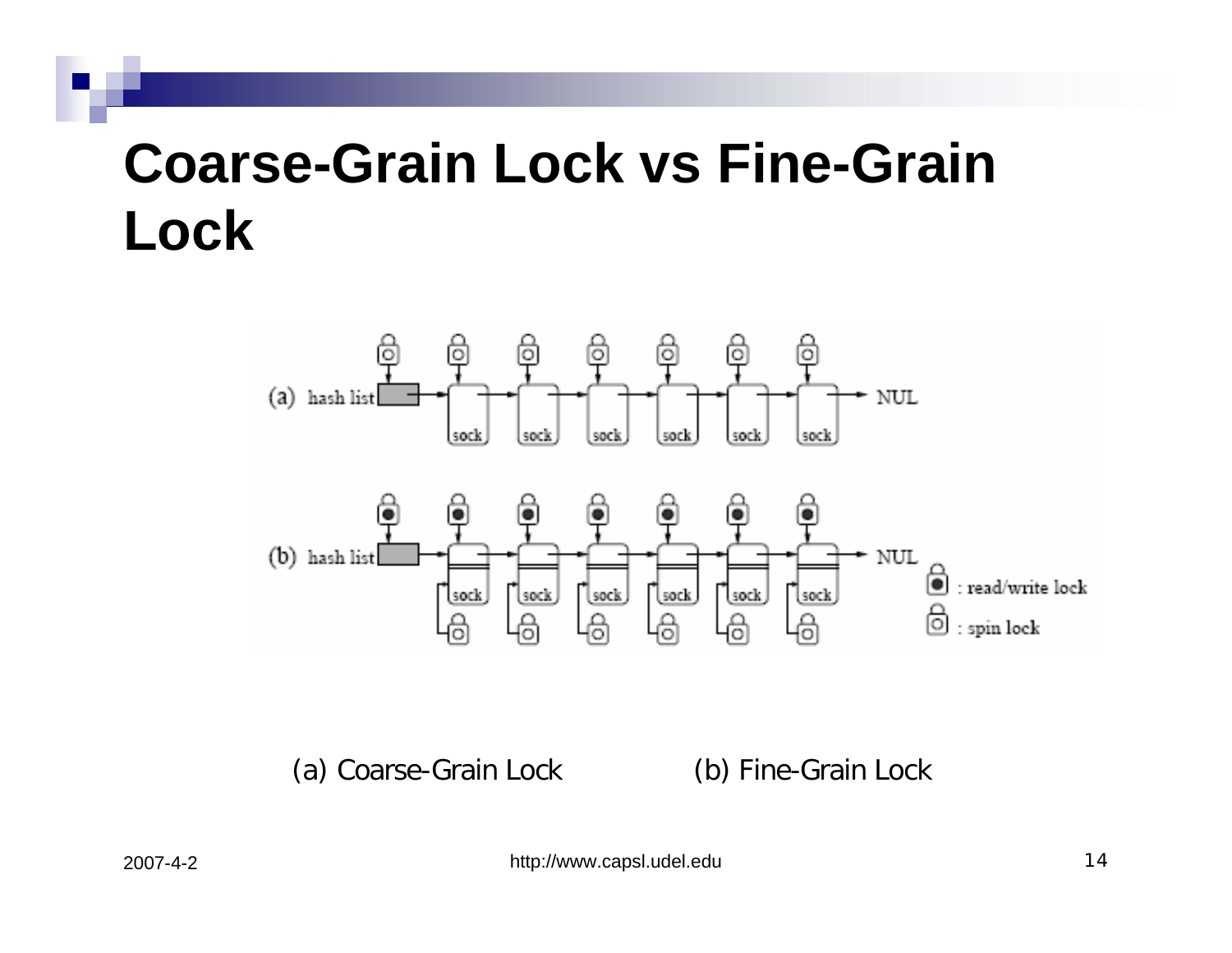#### **Performance Evaluation: Scalability**



- **Using 1 to 128 Cyclops-**64 Tiny thread library;
- $\mathcal{L}(\mathcal{A})$  Running on Cyclops-64 FAST simulator;
- p. 128 connections dynamically generated;
- $\mathcal{L}(\mathcal{A})$ Process 256,000 packets;
- $\mathbb{R}^2$  Payload per datagram: 1472 bytes;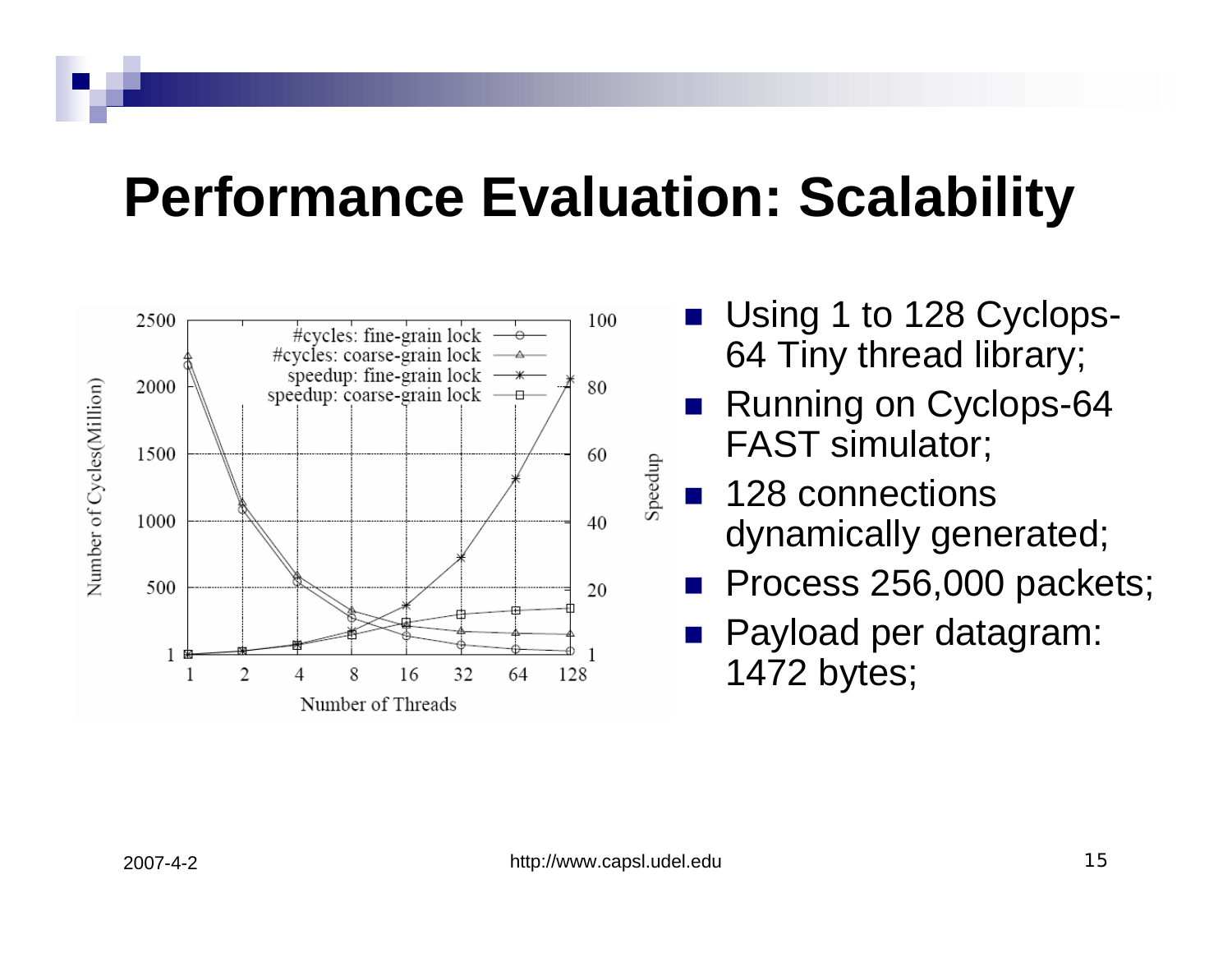## **Performance Evaluation: Throughput**



- **Pthread version;**
- **Sequential execution;**
- $\mathbb{R}^2$ Linux user mode program;
- **Peak throughput number:** 884Mbps
- $\mathbb{R}^2$ TCP: 927Mbps
- UDP: 920Mbps
- $\mathbb{R}^2$ Within 95%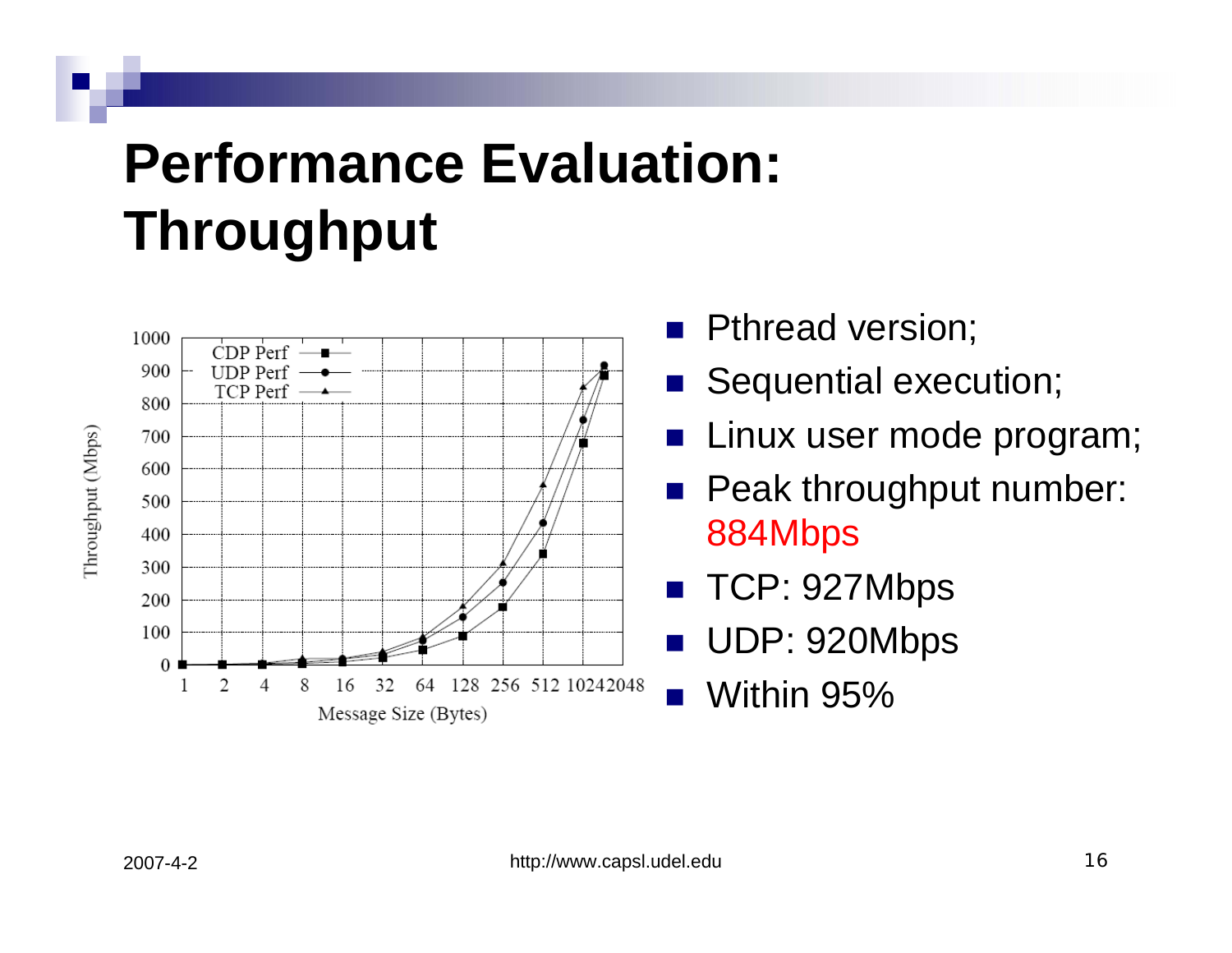## **Conclusion**

- The Tiny thread implementation of CDP demonstrate good scalability. It can sustain reasonable number of CDP connections scaling.
- As a communication protocol, CDP is comparable with TCP and UDP. Its pthread version running in user mode achieves 884Mbps peak throughput on Gigabit Ethernet.